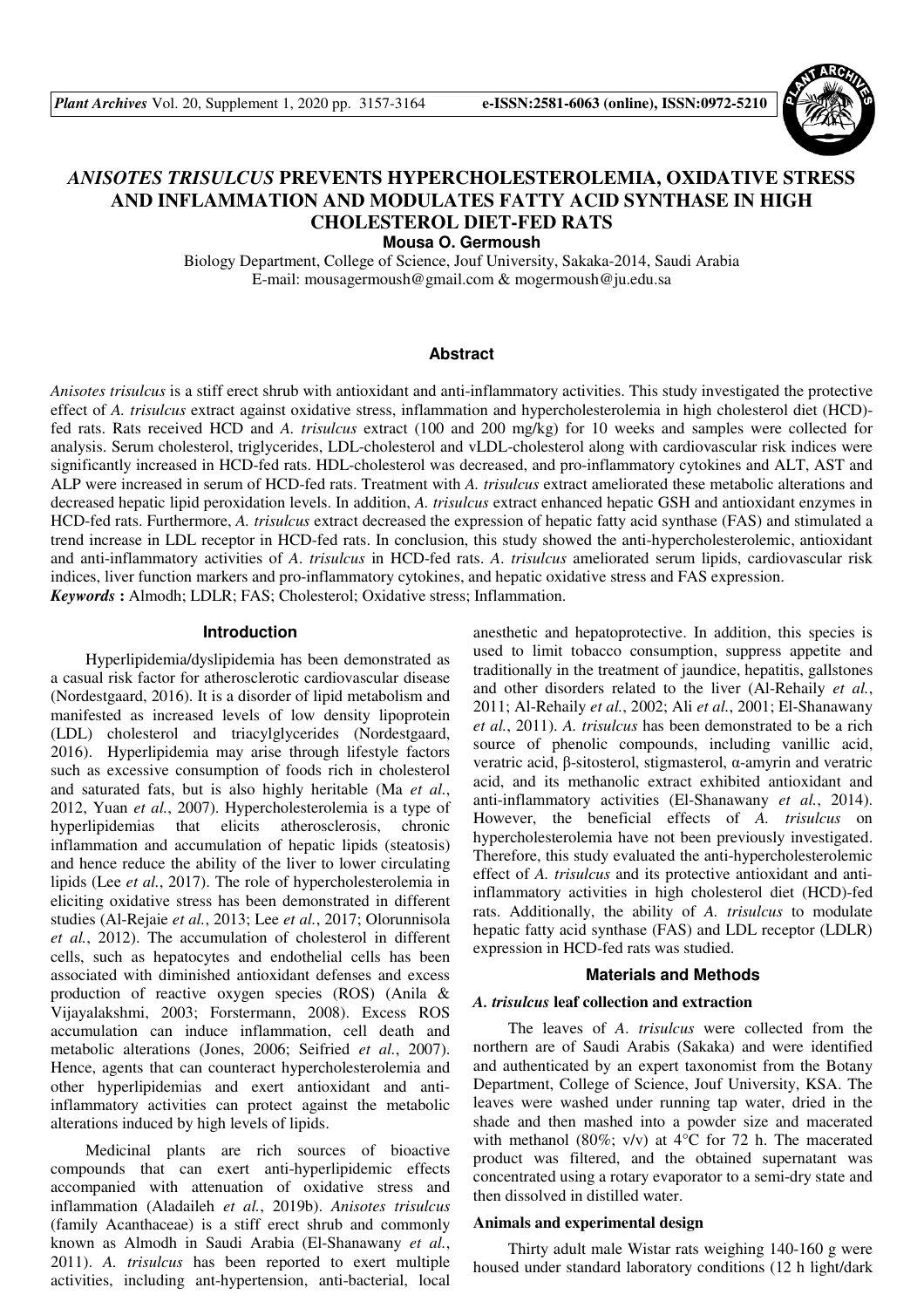3158

cycle at 22±25 ºC) with free access to standard rodent pellet diet and water. All experiments and the study protocols were approved by the Ethics Committee of Jouf University (Ethical approval number: 08/01/41). To investigate the antihypercholesterolemic effect of *A. trisulcus* extract, the rats were allocated into 5 groups (n=6) as follows: Group I rats fed a normal diet for 10 weeks and served as control, and groups II-V included rats fed a high cholesterol diet (HCD; normal diet supplemented with 2% cholesterol). Groups II and III received 100 and 200 mg/kg *A. trisulcus* extract, respectively, whereas group V received 10 mg/kg simvastatin for 10 weeks. *A. trisulcus* methanolic extract has shown antiinflammatory effect in rats at dose of 400 mg/kg as reported previously (El-Shanawany *et al.*, 2014). Therefore, two lower doses (100 and 200 mg/kg body weight) were selected in this study.

At the end of the treatment, all groups were fasted overnight, sacrificed under anesthesia and blood samples were collected and left to coagulate to separate serum by centrifugation. The animals were dissected, and liver was existed, washed and homogenized in cold 0.1 M phosphate buffer (pH 7.4). The homogenate was centrifuged at 6000 rpm and the supernatant was collected and stored at -80°C.

### **Assay of serum liver function parameters**

Serum liver parameters transaminases [alanine transaminase (ALT), aspartate transaminase (AST) and alkaline phosphatase (ALP)] were estimated to assess liver function using Randox diagnostic kits (UK).

### **Assay of serum lipids and cardiovascular risk indices:**

The levels of serum triglycerides (Fossati & Prencipe, 1982), total cholesterol (Allain *et al.*, 1974) and HDLcholesterol (Burstein *et al.*, 1970) were assayed using Randox (UK) kits. vLDL- and LDL-cholesterol levels were calculated as follows:

vLDL-cholesterol = Triglycerides/5

LDL-cholesterol = Total cholesterol – (HDL-cholesterol + vLDL-cholesterol)

Cardiovascular risk indices (Ross, 1992) and antiatherogenic index (AAI) (Guido &Joseph, 1992) in all groups were calculated as follows:

Cardiovascular risk index 1 = Total-Cholesterol/HDL-Cholesterol

Cardiovascular risk index 2 = LDL-Cholesterol/HDL-Cholesterol

AAI = HDL-Cholesterol x 100/Total cholesterol - HDL-Cholesterol.

# **Oxidant/antioxidant status analysis**

The assessment of lipid peroxidation (LPO) was based on the amount of formed thiobarbituric acid reactive species (TBARS) according to the described method of Ohkawa *et al.* (1979). The content of reduced glutathione (GSH) was estimated according to the described method by Ellman (1959). The hepatic activity of superoxide dismutase (SOD)

and catalase were assayed based on the method of Nishikimi *et al.* (1972) and Aebi (1984), respectively.

# **Assay of pro-inflammation cytokines**

Serum levels of tumor necrosis factor- $\alpha$  (TNF- $\alpha$ ), interleukin (IL)-6 and IL-1 $\beta$  were determined using commercial kits (Cusbio, China) according to the manufacturer's protocols.

# **Quantitative Real Time-PCR (qRT-PCR)**

Hepatic total RNA was isolated using TRIzol reagent (Invitrogen, USA) and its quantity was determined using a nanodrop. Samples with A260/A280 higher than 1.7 were immediately reverse-transcribed into cDNA using RevertAid™ H Minus Reverse Transcriptase (Fermentas, Thermo Fisher Scientific Inc., Canada) according to the manufacturer's instructions. For gene expression analysis, qRT-PCR was employed using QuantiFast SYBR Green RT-PCR kit (Qiagen, Hilden, Germany) and the following primers: fatty acid synthase (FAS): F: 5'-<br>CTGGACTCGCTCATGGGTG-3' & R: 5'-CTGGACTCGCTCATGGGTG-3' & R: CATTTCCTGAAGCTTCCGCAG-3', LDL-receptor (LDL-R): F: 5'-CAGCTCTGTGTGAACCTGGA-3' & R: 5'- TTCTTCAGGTTGGGGATCAG-3', and GAPDH: F: 5'- AACTTTGGCATCGTGGAAGG-3' & R: 5'- TACATTGGGGGTAGGAACAC-3'. qRT-PCR reactions were performed using ViiA™ 7 System (Thermo Fisher Scientific, CA, USA) in duplicates. The transcript number was determined using the  $2^{\Delta\Delta}$ Ct method (Livak &Schmittgen, 2001).

# **Statistical analysis**

Data were expressed as the mean  $\pm$  standard error of the mean (SEM) of six rats. Difference between mean values of multiple groups was analyzed using one-way analysis of variance (ANOVA) followed by Tukey's Post hoc test on Graphpad Prism 7. Statistical significance was considered at  $P < 0.05$ .

### **Results**

### **Effect of** *A***.** *trisulcus* **on serum lipids**

HCD-fed rats showed significantly elevated serum triglycerides (P<0.001), total cholesterol (P<0.001), LDL-Cholesterol (P<0.001) and vLDL-Cholesterol (P<0.001) as shown in Figures 1A-D. HDL-Cholesterol was decreased in HCD-fed rats when compared with the control group (P<0.05) as shown in Figure 1E. Treatment with *A*. *trisulcus*  extract (100 and 200 mg/kg) and simvastatin decreased serum triglycerides, total cholesterol, LDL-Cholesterol and vLDL-Cholesterol (P<0.001) whereas failed to increase HDL-Cholesterol significantly in HCD-fed rats.

### **Effect of** *A***.** *trisulcus* **on cardiovascular risk indices**

HCD-fed rats exhibited significant increase in cardiovascular risk indices 1 (Fig. 2A) and 2 (Fig. 2B) as compared to the control rats (P<0.001). On the other hand, the AAI was decreased significantly in HCD-fed rats (P<0.001; Fig. 2C). Treatment with *A*. *trisulcus* extract and simvastatin decreased the values of cardiovascular risk indices and increased AAI in HCD-fed rats.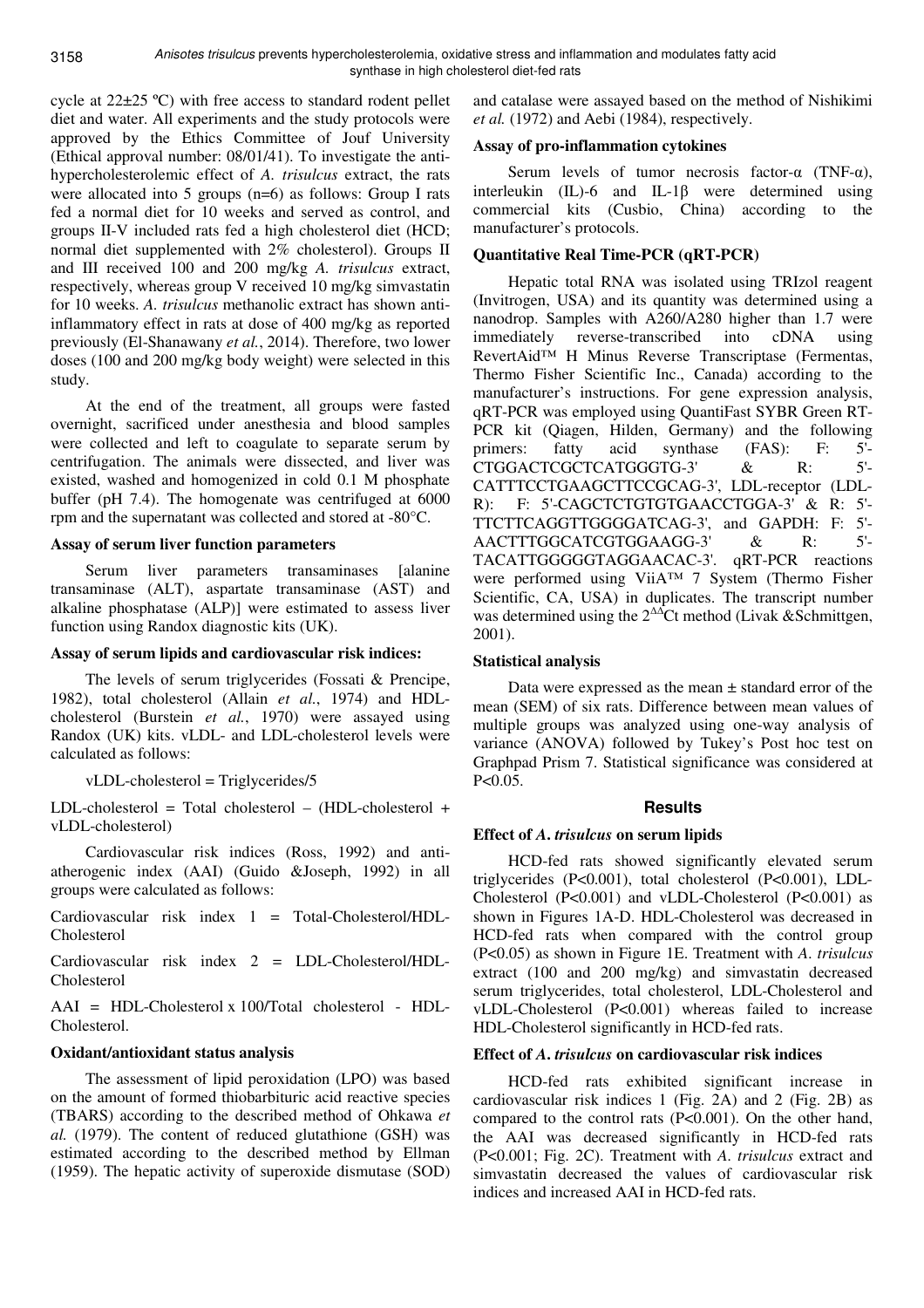

**Fig. 1 :** Effect of *A. trisulcus* on serum lipids in HCD-fed rats. Data are mean  $\pm$  SEM (n = 6). \*P<0.05 and \*\*\*P<0.001 compared to Control. ###P<0.001 compared to HCD.



**Fig. 2 :** Effect of *A. trisulcus* on cardiovascular risk indices and anti-atherogenic index in HCD-fed rats. Data are mean  $\pm$  SEM (n = 6). \*\*\*P<0.001 compared to Control. ###P<0.001 compared to HCD.

# **Effect of** *A***.** *trisulcus* **on liver function and serum pro-inflammatory cytokines**

ALT, AST and ALP were increased significantly in serum of HCD-fed rats (Fig. 3) as compared to the control group (P<0.001). Both doses of *A*. *trisulcus* as well as simvastatin decreased serum ALT, AST and ALP significantly in HCD-fed rats.

Similarly, serum TNF- $\alpha$ , IL-6 and IL-1 $\beta$  levels were elevated in HCD-fed rats as compared to the control as represented in Figures 4A-C. In contrast, treatment with *A*. *trisulcus* as well as simvastatin ameliorated the levels of these inflammatory mediators

#### **Effect of** *A***.** *trisulcus* **on liver lipid peroxidation and antioxidants**

Hepatic TBARS levels were increased significantly (P<0.001) in HCD-fed rats as shown in Figure 5A. On the other hand, hepatic GSH (Fig. 5B), SOD (Fig. 5C) and catalase (Fig. 5D) were decreased in HCD-fed rats. Oral supplementation of *A*. *trisulcus* (100 and 200 mg/kg) or simvastatin decreased TBARS and increased GSH, SOD and catalase in the liver of HCD-fed rats.

#### **Effect of** *A***.** *trisulcus* **on LDLR and FAS gene expression**

Supplementation of the HCD for 10 weeks exerted non-significant effect on the gene expression levels of LDLR (Fig. 6A) whereas increased hepatic FAS gene expression (Fig. 6B) significantly. Treatment of the HCDfed rats with *A*. *trisulcus* (100 and 200 mg/kg) or simvastatin showed a trend increase in LDLR; however non-significant, and decreased FAS gene expression significantly.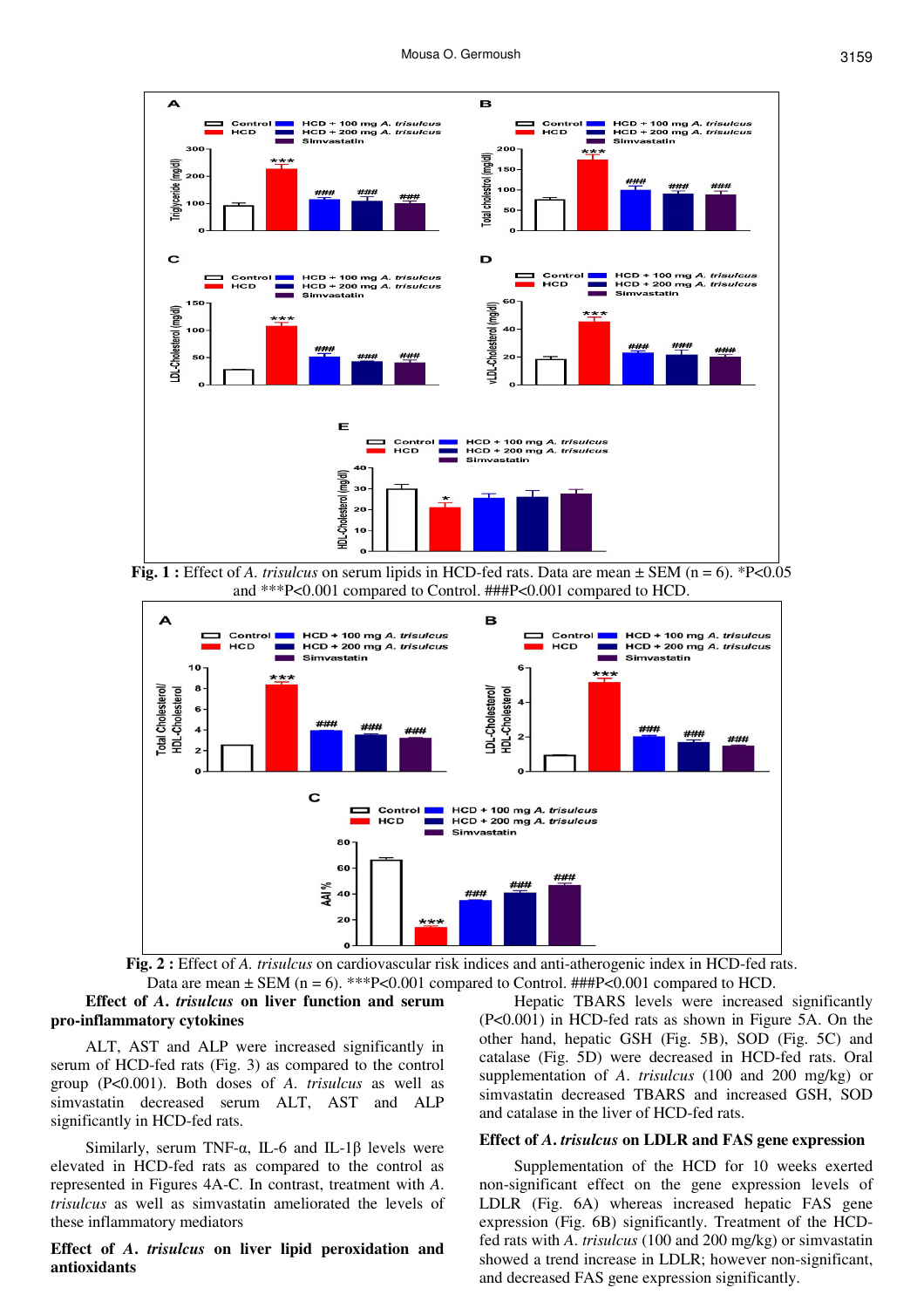.



**Fig. 3 :** Effect of *A. trisulcus* on liver function markers in HCD-fed rats. Data are mean ± SEM (n = 6). \*\*\*P<0.001 compared to Control. ###P<0.001 compared to HCD.



**Fig. 4 :** Effect of *A. trisulcus* on serum pro-inflammatory cytokines in HCD-fed rats. Data are mean ± SEM (n = 6). \*P<0.05 and \*\*\*P<0.001 compared to Control. ##P<0.01 and ###P<0.001 compared to HCD.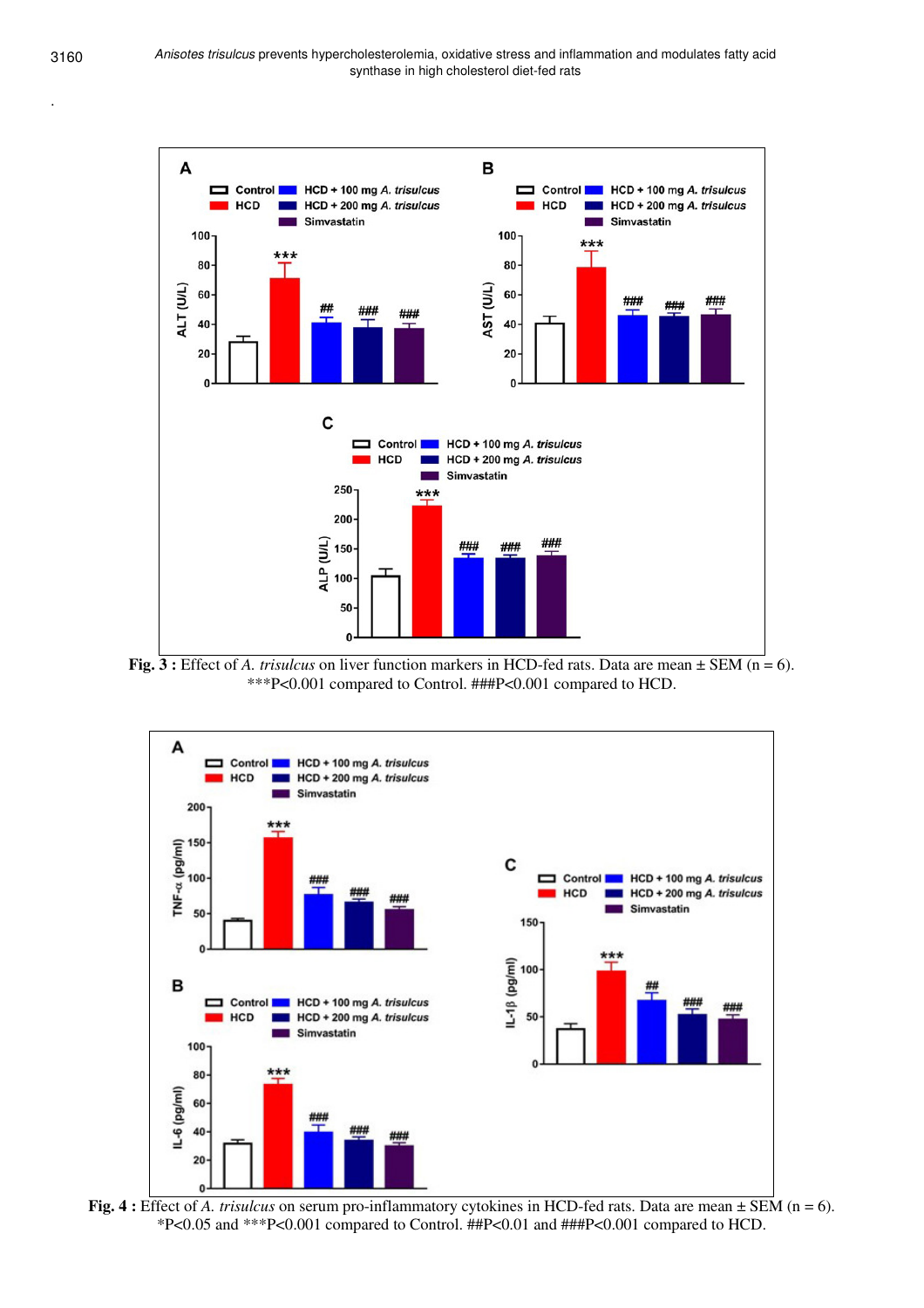

**Fig. 5 :** Effect of *A. trisulcus* on hepatic lipid peroxidation and antioxidants in HCD-fed rats. Data are mean ± SEM (n = 6). \*\*P<0.01 and \*\*\*P<0.001 compared to Control. #P<0.05, ##P<0.01 and ###P<0.001 compared to HCD.



**Fig. 6 :** Effect of *A. trisulcus* on hepatic LDLR and FAS expression in HCD-fed rats. Data are mean  $\pm$  SEM (n = 6). \*\*\*P<0.001 compared to Control. #P<0.05 and ##P<0.01 compared to HCD.

#### **Discussion**

This investigation explored the effects of *A*. *trisulcus*  extract on hypercholesterolemia and its associated oxidative stress and inflammation, and gene expression levels of LDLR and FAS in the liver of rats. Hyperlipidemia is a disorder of lipid metabolism associated with the pathogenesis of atherosclerosis, hypertension, metabolic syndrome, and cardiovascular disease (Al-Rasheed *et al.*, 2018; Al-Rasheed *et al.*, 2017; Attia *et al.*, 2002; Mahmoud *et al.*, 2012; Mahmoud *et al.*, 2017c). In this study, HCD-fed rats exhibited hypercholesterolemia and hypertriglyceridemia manifested by increased serum triglycerides, and total, LDLand vLDL-cholesterols. Accordingly, previous studies have demonstrated dyslipidemia and hypercholesterolemia in HCD-fed rats (Al-Rejaie *et al.*, 2013; Bin-Jumah, 2018; Lee *et al.*, 2017; Olorunnisola *et al.*, 2012). In addition, feeding a HCD resulted in decreased serum HDL levels and increased

the values of cardiovascular risk indices, characteristic features of hypercholesterolemia and cardiovascular diseases (Abd El-Twab *et al.*, 2016; Al-Rasheed *et al.*, 2016; Al-Rasheed *et al.*, 2017; Lee *et al.*, 2017). Interestingly, treatment of the HCD-fed rats with *A*. *trisulcus* extract resulted in significant amelioration of serum lipids and cardiovascular diseases, demonstrating its potent antihyperlipidemic, anti-hypercholesterolemic and cardioprotective effects.

The anti-hyperlipidemic effect of *A*. *trisulcus* extract could be attributed to its ability to modulate hepatic LDLR and FAS expression. Although it didn't show a significant effect, *A*. *trisulcus* extract showed a trend increase in LDLR expression in the liver of HCD-fed rats. LDLR is primarily responsible for the absorption of cholesterol by the liver through its mediated endocytosis. Following its absorption, cholesterol is metabolized within the liver and this results in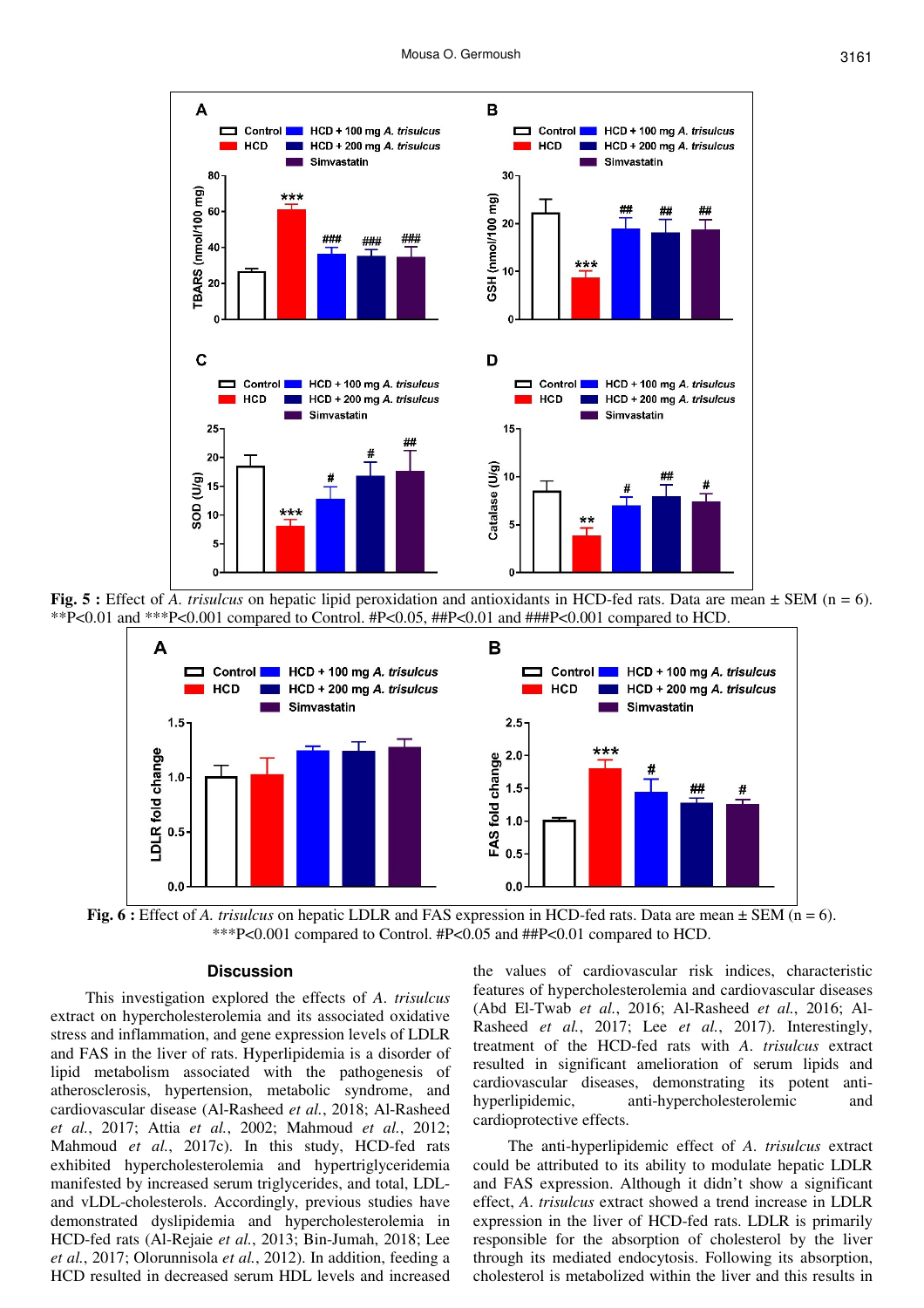decreased plasma cholesterol levels (Ma *et al.*, 1986; Yasunobu *et al.*, 1997). Additionally, *A*. *trisulcus* extract decreased the expression of hepatic FAS significantly in rats fed HCD. Increased expression of hepatic FAS has been previously reported in animal models of rodents fed high fat diet and HCD (Bin-Jumah, 2018; Inoue *et al.*, 2005; Lee *et al.*, 2017). FAS is one of the fatty acid synthesizing enzymes and its suppression is therefore responsible for decreased lipid synthesis.

HCD feeding was also associated with hepatic injury as shown by increased serum levels of ALT, AST and ALP. Hepatic injury occurs as a result of increased hepatic accumulation as a consequence of dyslipidemia (Lee *et al.*, 2017). Accordingly, liver dysfunction has been reported in rats received HCD for 10 weeks (Bin-Jumah, 2018). HCDinduced rats treated with *A*. *trisulcus* extract showed an improvement in serum ALT, AST and ALP levels, demonstrating its hepatoprotective effect. The ameliorative effect of *A*. *trisulcus* extract on liver function is a direct consequence of its anti-hypercholesterolemic effect. In addition, the beneficial effect of *A*. *trisulcus* extract could be attributed to its antioxidant and anti-inflammatory activities. Hypercholesterolemia is implicated in lipid peroxidation and oxidative modification of LDL (Yang *et al.*, 2008). Oxidative injury has been suggested as the mechanism by which hypercholesterolemia provokes cellular death (Ma *et al.*, 1986; Ma *et al.*, 2012). Accordingly, HCD-fed rats exhibited significant increase in hepatic lipid peroxidation and decreased GSH, SOD and catalase as previously demonstrated (Al-Rejaie *et al.*, 2013; Bin-Jumah, 2018; Lee *et al.*, 2017; Olorunnisola *et al.*, 2012). In the same context, hyperlipidemia has been shown to a risk factor for eliciting oxidative stress, cell death and tissue injury (Huisamen *et al.*, 2012; Vincent *et al.*, 2001). *A*. *trisulcus* extract prevented oxidative stress as shown by decreased TBARS and increased antioxidants. These findings pointed to the antioxidant activity of *A*. *trisulcus*. By using in vitro DPPHradical scavenging assay, the antioxidant activity of *A*. *trisulcus* has been previously shown (El-Shanawany *et al.*, 2014).

Besides its antioxidant effect, *A*. *trisulcus* has demonstrated potent anti-inflammatory effects in carrageenan-induced rat hind paw edema (El-Shanawany *et al.*, 2014). In this investigation, *A*. *trisulcus* ameliorated serum levels of the pro-inflammatory cytokines, TNF-α, IL-6 and IL-1β, in HCD-fed rats. the induction of hypercholesterolemia in rats has been associated with inflammatory responses marked by increased serum cytokines and c-reactive protein (Bin-Jumah, 2018). This inflammatory response could be explained by the hypercholesterolemia-induced oxidative stress which causes inflammation by activating nuclear factor-kappaB (NF-κB) and increasing the production of proinflammatory cytokines, including  $TNF-\alpha$  and IL-6. In addition, oxidative modification of LDL particles can induce the expression of adhesive molecules and lead to secretion of cytokine (Rocha & Libby, 2009).

The antioxidant, anti-inflammatory and antihyperlipidemic effects of *A*. *trisulcus* are attributed to its rich content of bioactive compounds, particularly phenolics. Phenolic compounds possess multiple effects, including antioxidant, anti-inflammatory, hepatoprotective, antihyperlipidemic, and anti-diabetic (Al-Dossari *et al.*, 2019;

Aladaileh *et al.*, 2019a; Alhusaini *et al.*, 2019; Althunibat *et al.*, 2019; Kamel *et al.*, 2016; Mahmoud, 2012, 2013; Mahmoud *et al.*, 2017a; Mahmoud *et al.*, 2017b). Phytochemical analysis of the methanolic extract *A*. *trisulcus* revealed the presence of vanillic acid, veratric acid, α-amyrin and many other compounds with antioxidant and antiinflammatory activities (El-Shanawany *et al.*, 2014). For instance, vanillic acid has shown protective effects against high fat diet (HFD)-induced hyperlipidemia and inflammation in rats (Chang *et al.*, 2015), and activates thermogenesis in brown and white adipose tissue of HFD-fed mice (Han *et al.*, 2018). Vanillic acid has also been reported to attenuate obesity via activation of the AMPK pathway as well as thermogenic factors both in vivo and in vitro (Jung *et al.*, 2018).

# **Conclusion**

The findings of this study show for the first time the anti-hypercholesterolemic, antioxidant, anti-inflammatory and hepatoprotective activities of *A*. *trisulcus* in HCD-fed rats. *A*. *trisulcus* ameliorated serum lipids and cardiovascular risk indices. Treatment of the HCD-fed rats exhibited significant improvement of liver function markers, serum pro-inflammatory cytokines, lipid peroxidation and antioxidant defenses. The lipid-lowering effect of *A*. *trisulcus* is mediated, at least in part, by its ability to modulate LDLR and FAS expression. However, investigations are needed to determine the exact mechanisms underlying the lipidlowering effect of *A*. *trisulcus*.

# **Conflict of interest**

No conflict of interest

### **References**

- Abd El-Twab, S.M.; Mohamed, H.M. and Mahmoud, A.M. (2016). Taurine and pioglitazone attenuate diabetesinduced testicular damage by abrogation of oxidative stress and up-regulation of the pituitary-gonadal axis. Can J Physiol Pharmacol, 94: 651-61.
- Aebi, H. (1984). Catalase in vitro. Methods Enzymol, 105: 121-6.
- Al-Dossari, M.H.; Fadda, L.M.; Attia, H.A.; Hasan, I.H. and Mahmoud, A.M. (2019). Curcumin and Selenium Prevent Lipopolysaccharide/Diclofenac-Induced Liver Injury by Suppressing Inflammation and Oxidative Stress. Biological trace element research.
- Al-Rasheed, N.M.; Al-Rasheed, N.M.; Hasan, I.H.; Al-Amin, M.A.; Al-Ajmi, H.N.; Mahmoud, A.M. (2016). Sitagliptin attenuates cardiomyopathy by modulating the JAK/STAT signaling pathway in experimental diabetic rats. Drug design, development and therapy, 10: 2095-107.
- Al-Rasheed, N.M.; Al-Rasheed, N.M.; Hasan, I.H.; Alamin, M.; Al-Ajmi, H.N.; Mohammad, R.A. and Mahmoud, A.M. (2017). Simvastatin ameliorates diabetic cardiomyopathy by attenuating oxidative stress and inflammation in rats. Oxid Med Cell Longev 2017, Article ID: 1092015
- Al-Rasheed, N.M.; Al-Rasheed, N.M.; Bassiouni, Y.A.; Hasan, I.H.; Al-Amin, M.A.; Al-Ajmi, H.N. and Mahmoud, A.M. (2018). Simvastatin ameliorates diabetic nephropathy by attenuating oxidative stress and apoptosis in a rat model of streptozotocin-induced type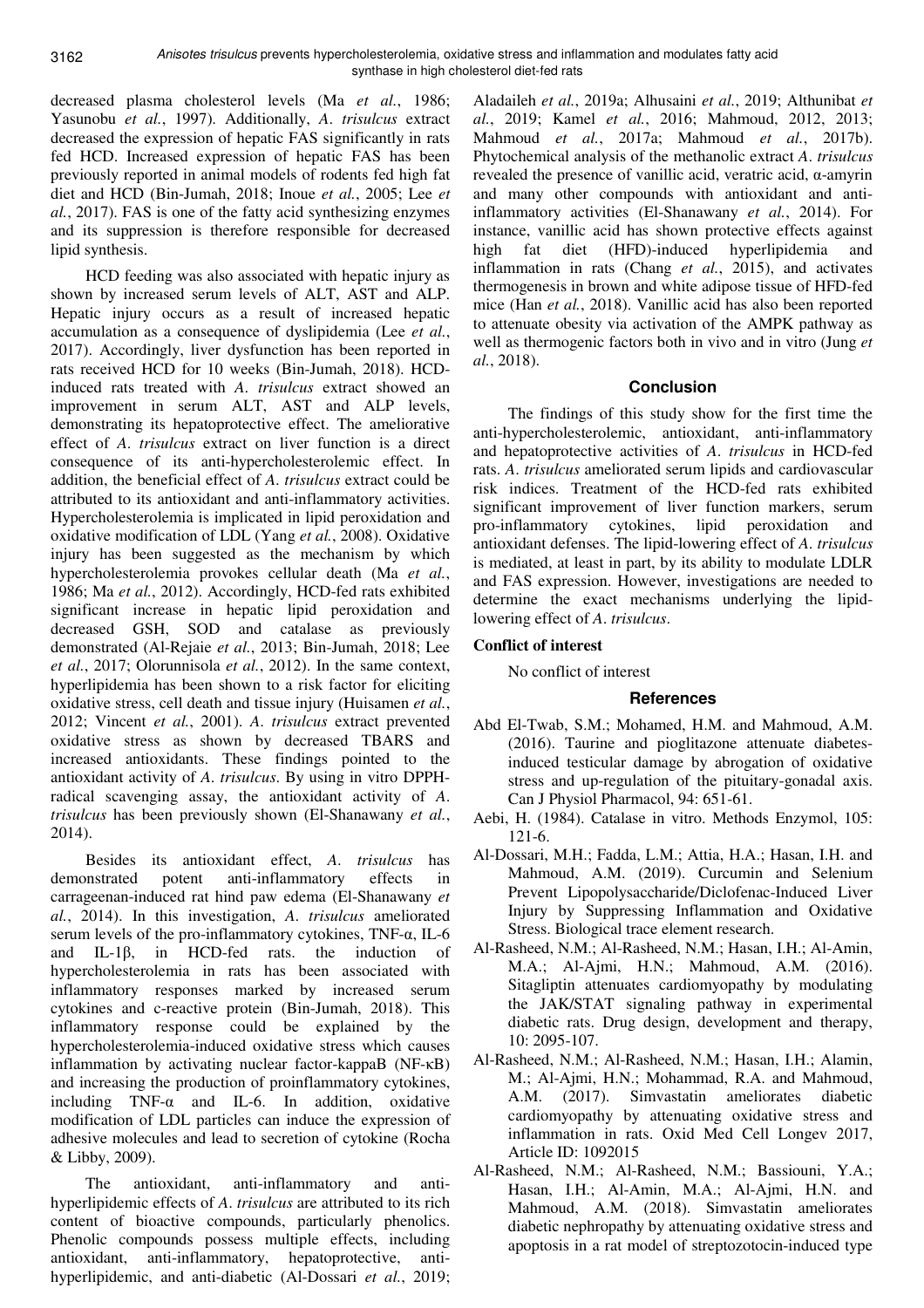1 diabetes. Biomedicine & pharmacotherapy = Biomedecine & pharmacotherapie, 105: 290-298.

- Al-Rehaily, A.J.; El-Sayed, K.A.; Al-Said, M.S. and Ahmed, B. (2002). Trisulcusine: A novel spiro quinazoline alkaloid from *Anisotes trisulcus*. Indian Journal of Chemistry - Section B Organic and Medicinal Chemistry, 41: 2385-2389.
- Al-Rehaily, A.J.; Al-Said, M.S. and Eltahir, K.E.H. (2011). Peganine isolated from *Anisotes trisulcus* as a smoking deterrent and anorexigenic agent. African Journal of Pharmacy and Pharmacology, 5: 1342-1348.
- Al-Rejaie, S.S.; Aleisa, A.M.; Sayed-Ahmed, M.M.; Al-Shabanah, O.A.; Abuohashish, H.M.; Ahmed, M.M.; Al-Hosaini, K.A. and Hafez, M.M. (2013). Protective effect of rutin on the antioxidant genes expression in hypercholestrolemic male Westar rat. BMC complementary and alternative medicine, 13: 136.
- Aladaileh, S.H.; Abukhalil, M.H.; Saghir, S.A.M.; Hanieh, H.; Alfwuaires, M.A.; Almaiman, A.A.; Bin-Jumah, M. and Mahmoud, A.M. (2019a). Galangin Activates Nrf2 Signaling and Attenuates Oxidative Damage, Inflammation, and Apoptosis in a Rat Model of Cyclophosphamide-Induced Hepatotoxicity. Biomolecules, 9: 346.
- Aladaileh, S.H.; Saghir, S.A.M.; Murugesu, K.; Sadikun, A.; Ahmad, A.; Kaur, G.; Mahmoud, A.M. and Murugaiyah, V. (2019b). Antihyperlipidemic and Antioxidant Effects of *Averrhoa carambola* Extract in High-Fat Diet-Fed Rats. Biomedicines, 7: 72.
- Alhusaini, A.; Fadda, L.; Hasan, I.H.; Zakaria, E.; Alenazi, A.M. and Mahmoud, A.M. (2019). Curcumin ameliorates Lead-Induced Hepatotoxicity by Suppressing Oxidative Stress and Inflammation, and Modulating Akt/GSK-3beta Signaling Pathway. Biomolecules, 9: 703.
- Ali, N.A.A.; Jülich, W.D.; Kusnick, C. and Lindequist, U. (2001). Screening of Yemeni medicinal plants for antibacterial and cytotoxic activities. Journal of Ethnopharmacology, 74; 173-179.
- Allain, C.C.; Poon, L.S.; Chan, C.S.; Richmond, W. and Fu, P.C. (1974). Enzymatic determination of total serum cholesterol. Clinical chemistry, 20: 470-5.
- Althunibat, O.Y.; Al-Hroob, A.M.; Abukhalil, M.H.; Germoush, M.O.; Bin-Jumah, M. and Mahmoud, A.M. (2019). Fisetin ameliorates oxidative stress, inflammation and apoptosis in diabetic cardiomyopathy. Life sciences, 221: 83-92.
- Anila, L. and Vijayalakshmi, N.R. (2003). Antioxidant action of flavonoids from *Mangifera indica* and *Emblica officinalis* in hypercholesterolemic rats. Food Chemistry, 83: 569-574.
- Attia, D.M.; Ni, Z.N.; Boer, P.; Attia, M.A.; Goldschmeding, R.; Koomans, H.A.; Vaziri, N.D. and Joles, J.A. (2002): Proteinuria is preceded by decreased nitric oxide synthesis and prevented by a NO donor in cholesterolfed rats. Kidney international, 61: 1776-87.
- Bin-Jumah, M. (2018). Monolluma quadrangular protects against oxidative stress and modulates LDL receptor and fatty acid synthase gene expression in hypercholesterolemic rats. Oxidative medicine and cellular longevity, 2018: 3914384.
- Burstein, M.; Scholnick, H.R. and Morfin, R. (1970). Rapid method for the isolation of lipoproteins from human

serum by precipitation with polyanions. J Lipid Res., 11: 583-95.

- Chang, W-C.; Wu, JS-B.; Chen, C-W.; Kuo, P-L.; Chien, H-M.; Wang, Y-T. and Shen, S-C. (2015). Protective Effect of Vanillic Acid against Hyperinsulinemia, Hyperglycemia and Hyperlipidemia via Alleviating Hepatic Insulin Resistance and Inflammation in High-Fat Diet (HFD)-Fed Rats. Nutrients, 7: 9946-9959.
- El-Shanawany, M.A.; Sayed, H.M.; Ibrahim, S.R.M. and Fayed, M.A.A. (2011). 5-Hydroxy vasentine, a new pyrroloquinazoline alkaloid from Anisotes trisulcus (Forssk.) Nees. J. Nat. Prod. Plant Res., 1: 80-85.
- El-Shanawany, M.A.; Sayed, H.M.; Ibrahim, S.R.M. and Fayed, M.A.A. (2014). Chemical constituents, antiinflammatory, and antioxidant activities of Anisotes trisulcus. Bulletin of Faculty of Pharmacy, Cairo University, 52: 9-14.
- Ellman, G.L. (1959). Tissue sulfhydryl groups. Arch Biochem Biophys, 82: 70-7.
- Forstermann, U. (2008). Oxidative stress in vascular disease: causes, defense mechanisms and potential therapies. Nature clinical practice. Cardiovascular medicine, 5: 338-49.
- Fossati, P. and Prencipe, L. (1982). Serum triglycerides determined colorimetrically with an enzyme that produces hydrogen peroxide. Clinical chemistry, 28: 2077-80.
- Guido, S. and Joseph, T. (1992). Effect of chemically different calcium antagonists on lipid profile in rats fed on a high fat diet. Indian journal of experimental biology, 30: 292-4.
- Han, X.; Guo, J.; You, Y.; Yin, M.; Liang, J.; Ren, C.; Zhan, J. and Huang, W. (2018). Vanillic acid activates thermogenesis in brown and white adipose tissue. Food & Function, 9: 4366-4375.
- Huisamen, B.; Dietrich, D.; Bezuidenhout, N.; Lopes, J.; Flepisi, B.; Blackhurst, D. and Lochner, A. (2012). Early cardiovascular changes occurring in diet-induced, obese insulin-resistant rats. Molecular and cellular biochemistry, 368: 37-45.
- Inoue, M.; Ohtake, T.; Motomura, W.; Takahashi, N.; Hosoki, Y.; Miyoshi, S.; Suzuki, Y.; Saito, H.; Kohgo, Y. and Okumura, T. (2005). Increased expression of PPARgamma in high fat diet-induced liver steatosis in mice. Biochem Biophys Res Commun, 336: 215-22.
- Jones, D.P. (2006). Redefining oxidative stress. Antioxidants & redox signaling, 8: 1865-79.
- Jung, Y.; Park, J.; Kim, H-L.; Sim, J-E.; Youn, D-H.; Kang, J.; Lim, S.; Jeong, M-Y.; Yang, W.M.; Lee, S-G.; Ahn, K.S. and Um, J-Y. (2018). Vanillic acid attenuates obesity via activation of the AMPK pathway and thermogenic factors in vivo and in vitro. The FASEB Journal, 32: 1388-1402.
- Kamel, E.M.; Mahmoud, A.M.; Ahmed, S.A. and Lamsabhi, A.M. (2016). A phytochemical and computational study on flavonoids isolated from *Trifolium resupinatum* L. and their novel hepatoprotective activity. Food Funct. 2016 Apr; 7(4): 2094-106.
- Lee, K.S.; Chun, S.Y.; Kwon, Y.S.; Kim, S. and Nam, K.S. (2017). Deep sea water improves hypercholesterolemia and hepatic lipid accumulation through the regulation of hepatic lipid metabolic gene expression. Molecular medicine reports, 15: 2814-2822.